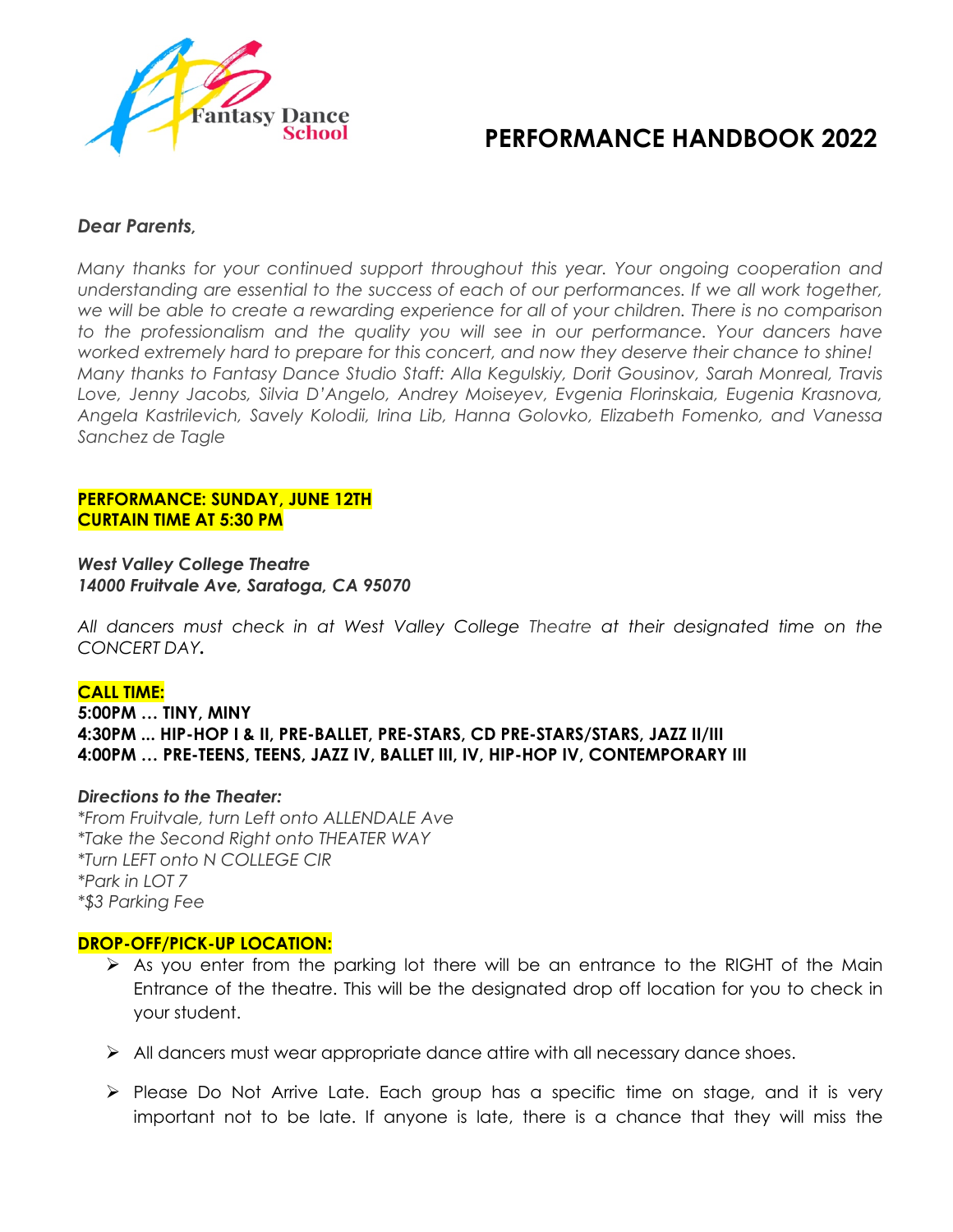opportunity to dance; moreover, rehearsal on stage may be delayed. Please understand how important it is for each student to feel comfortable on stage.

 $\triangleright$  Please be prepared that the schedule might run early or late because we will be working with the theatre technicians at the same time. We appreciate your patience and collaboration.

#### **REHEARSAL NOTES:**

- $\triangleright$  Students will be expected to stay for the entire duration of the rehearsal & performance unless otherwise noted.
- $\triangleright$  Please leave valuables at home. FDS is not responsible for any lost or stolen items. IPods and electronic video games are acceptable as long as they are not a distraction. Again, STUDENTS are responsible for any items brought to rehearsals or performances.
- $\triangleright$  Students should wear dance attire to ALL rehearsals and performances, even if it is a dress rehearsal. Students must wear the assigned color tights, leotards, and accessories for both dress rehearsals and performances. (See Attire section for details)
- $\triangleright$  NO ONE is allowed in the backstage area except for the performers preparing to go on stage. Anyone else will be escorted out.
- $\triangleright$  Parents, please do not take children from the chaperoned areas before completing their rehearsal. For safety and security purposes, we need to know where your child is AT ALL TIMES! This includes the drop off entrance.
- $\triangleright$  NO CHEWING GUM

#### **PLANNING IN ADVANCE:**

Ø Prepare all costumes, tights, shoes, makeup, etc. several days in advance in case something is missing or needs to be taken care of. Make a checklist of your child's routines, listing the costume, tights, shoes, etc., and refer to it to be sure you have all your supplies before arriving at the theater.

## **AUDIENCE ETIQUETTE:**

- $\triangleright$  Enthusiastic applause is encouraged.
- $\triangleright$  Please plan to stay for the entire performance. It is very distracting to other audience members and to student performers when audience members stand to depart during a performance.
- $\triangleright$  No one from the audience is permitted to get onto the stage area. There will be no access from the auditorium.

**ABSOLUTELY UNDER NO CIRCUMSTANCE ARE ANY VIDEO CAMERAS, CAMERAS, CAMERA PHONES (or any recording device) ALLOWED TO BE USED IN THE AUDITORIUM DURING THE PERFORMANCE. PLEASE RESPECT OUR POLICY.**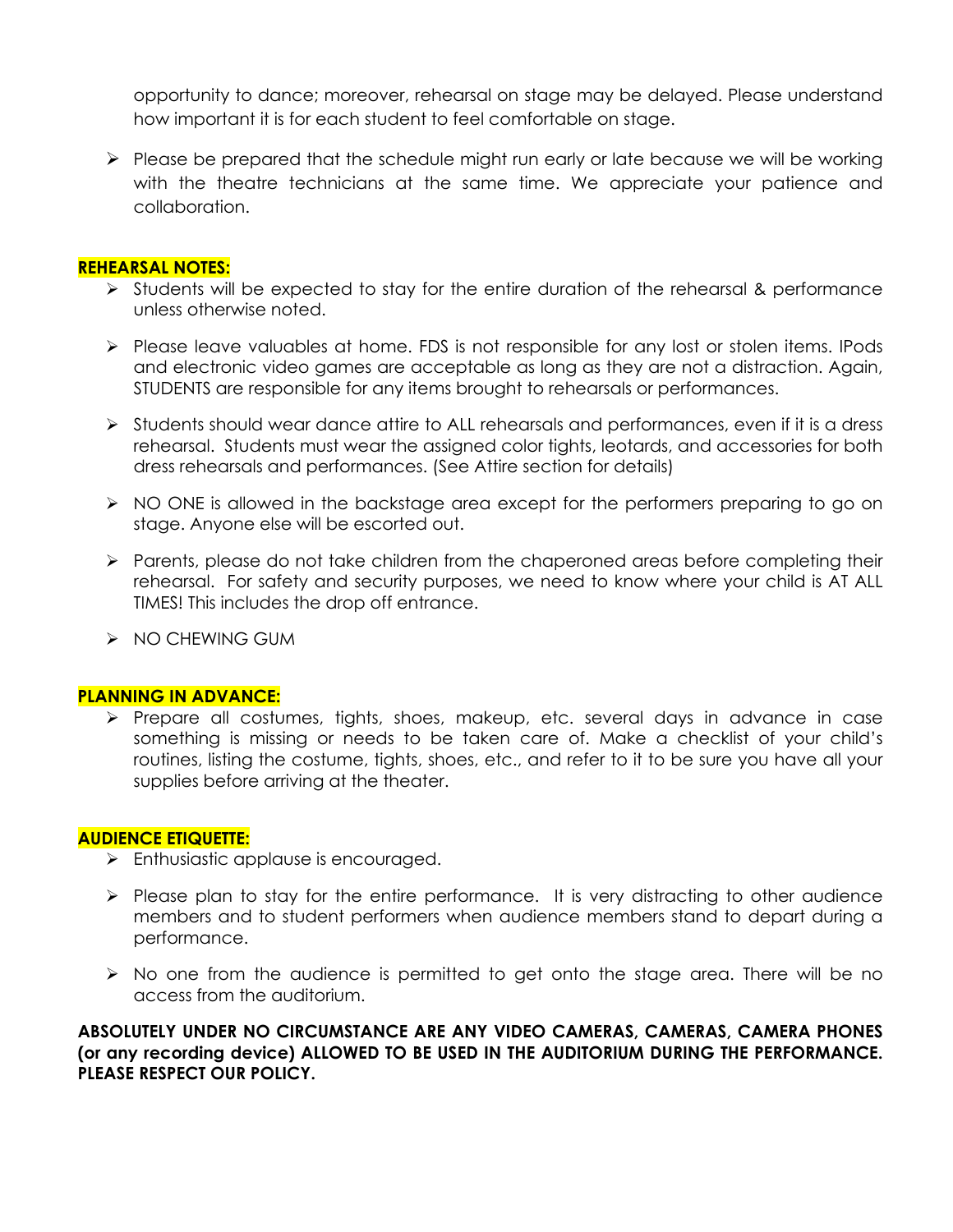## **COSTUME ETIQUETTE:**

Once the costumes are in your possession, they are your responsibility. You will be financially liable for the replacement cost if any costumes or costume pieces are lost or ruined due to mishandling.

- $\triangleright$  Students and parents are responsible for keeping track of all pieces of costumes before, during, and after the performance.
- Ø All costumes should be in a garment bag and on a hanger with students' name clearly marked on each and every personal belonging. (Garment bag, inside of dance shoes, sports bags, hangers, etc. NOT COSTUMES)
- $\triangleright$  All students will take home their costumes after the performance.

**NO TEMPORARY TATTOOS. NO JEWELRY OF ANY KIND**. **NO NAIL POLISH. NAILS SHOULD BE CUT SHORT TO PREVENT RIPPING TIGHTS AND INADVERTENTLY HURTING A FELLOW DANCER. THIS APPLIES TO ALL DANCERS.**

#### **DRESSING ROOM ETIQUETTE:**

Students must respect other students' space and property in the dressing rooms. Students will spend more time in the dressing rooms than onstage or in the auditorium. Please talk to your children about respecting the changing area and keeping it clean.

- $\triangleright$  Every dancer will have their own seat in our dressing room area.
- $\triangleright$  Please be respectful towards theater property. All dressing rooms must be left in their original state.
- $\triangleright$  All Dancers must stay in their dressing rooms when they are not needed on stage.
- $\triangleright$  All Dancers must listen to the backstage chaperones for instructions.

| <b>TINY/MINI GIRLS</b>                                                                                                                                                                                   | <b>PRE-STARS/STARS GIRLS</b>                                                                                                                                                                                                                                      | <b>PRE-TEENS GIRLS</b>                                                                                                                    | <b>TEENS GIRLS</b>                                                                                                                                                                                                                  |
|----------------------------------------------------------------------------------------------------------------------------------------------------------------------------------------------------------|-------------------------------------------------------------------------------------------------------------------------------------------------------------------------------------------------------------------------------------------------------------------|-------------------------------------------------------------------------------------------------------------------------------------------|-------------------------------------------------------------------------------------------------------------------------------------------------------------------------------------------------------------------------------------|
| <b>WHITE TIGHTS</b><br>$\bullet$<br><b>PINK BALLET</b><br>$\bullet$<br><b>SHOES</b><br><b>HAIR: BUN</b><br>$\bullet$<br><b>WHITE</b><br>$\bullet$<br><b>UNDERWEAR</b><br>(NO PRINTS/<br><b>DRAWINGS)</b> | TAN TIGHTS (PRE-STARS,<br>$\bullet$<br>STARS)<br><b>WHITE TIGHTS (PRE-STARS)</b><br>$\bullet$<br>FDT)<br><b>TAN JAZZ SHOES</b><br>$\bullet$<br><b>HAIR: BUN</b><br>$\bullet$<br><b>LIGHT MAKE-UP</b><br>TAN UNDERWEAR (NO<br>$\bullet$<br><b>PRINTS/DRAWINGS)</b> | <b>TAN TIGHTS</b><br>$\bullet$<br><b>TAN LYRICAL SLIPPER</b><br>$\bullet$<br><b>HAIR: BUN</b><br>$\bullet$<br><b>MAKE-UP</b><br>$\bullet$ | <b>TAN TIGHTS</b><br><b>TAN CHARACTER SHOES</b><br>(TEENS FDT)<br><b>BLACK CHARACTER</b><br>$\bullet$<br>SHOES (CD TEENS)<br><b>TAN LYRICAL SLIPPER</b><br><b>TAN JAZZ SHOES</b><br><b>HAIR: BUN</b><br><b>MAKE-UP</b><br>$\bullet$ |
|                                                                                                                                                                                                          |                                                                                                                                                                                                                                                                   |                                                                                                                                           |                                                                                                                                                                                                                                     |

## **EVERY DANCER MUST ARRIVE AT THE PERFORMANCE PREPARED WITH THE FOLLOWING ATTIRE:**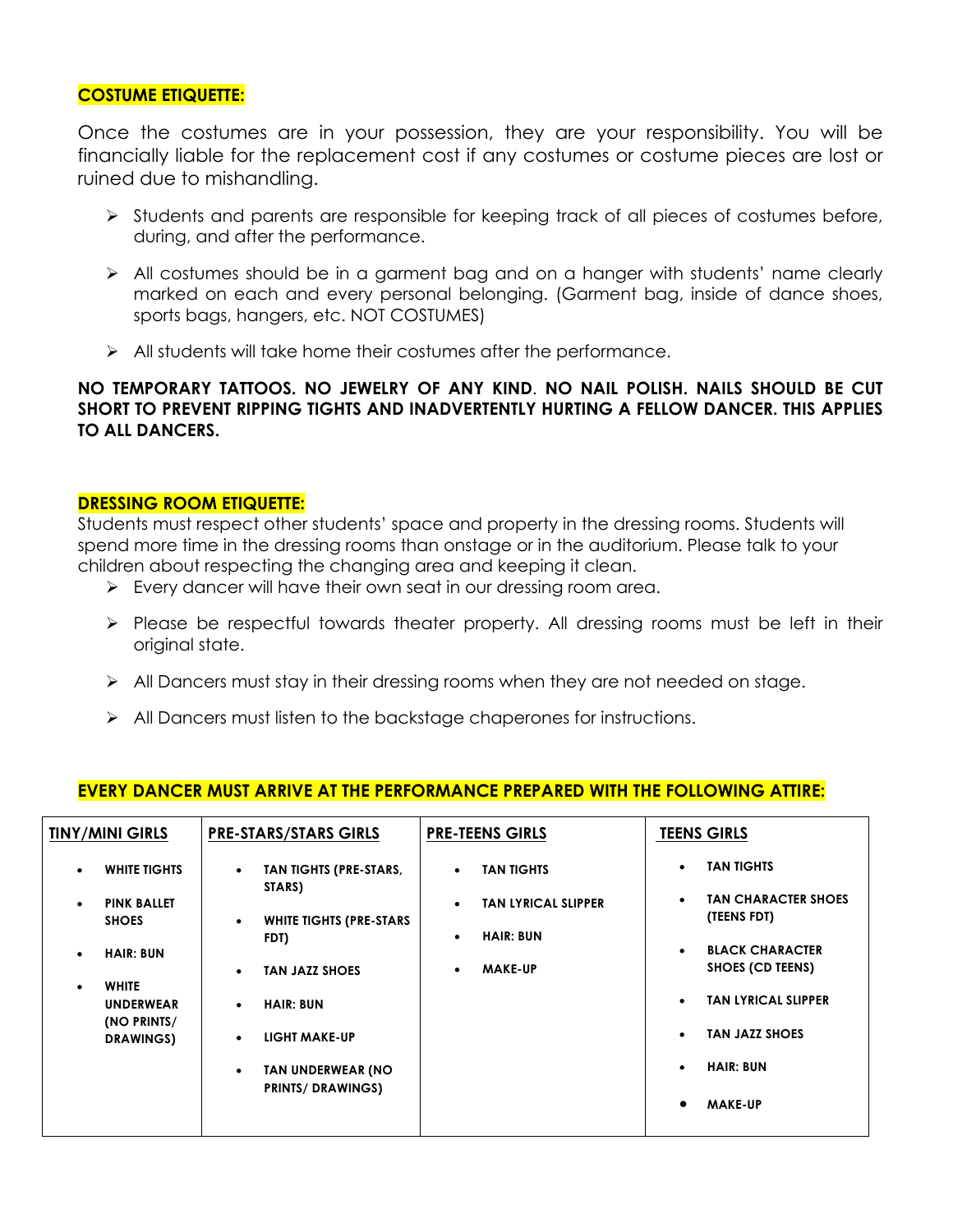| HIP-HOP                                                                                                                                                          | <b>JAZZ &amp; CONTEMPORARY</b>                                                                                                                                                                                                 | <b>PRE-BALLET, BALLET III &amp; IV</b>                                                                                                    | <b>BOYS FROM ALL GROUPS</b>                                                                                                                         |
|------------------------------------------------------------------------------------------------------------------------------------------------------------------|--------------------------------------------------------------------------------------------------------------------------------------------------------------------------------------------------------------------------------|-------------------------------------------------------------------------------------------------------------------------------------------|-----------------------------------------------------------------------------------------------------------------------------------------------------|
| <b>TAN TIGHTS</b><br>$\bullet$<br><b>WHITE</b><br>$\bullet$<br><b>SNEAKERS</b><br>(GIRLS & BOYS)<br><b>HAIR: BUN</b><br>$\bullet$<br><b>MAKE-UP</b><br>$\bullet$ | <b>TAN TIGHTS</b><br>$\bullet$<br><b>(CONTEMPORARY III &amp;</b><br>IV)<br><b>BLACK TIGHTS (JAZZ II/II)</b><br>$\bullet$<br><b>TAN JAZZ SHOES</b><br>$\bullet$<br><b>HAIR: BUN</b><br>$\bullet$<br><b>MAKE-UP</b><br>$\bullet$ | <b>WHITE TIGHTS</b><br>$\bullet$<br><b>PINK BALLET SHOES</b><br>$\bullet$<br><b>HAIR: BUN</b><br>$\bullet$<br><b>MAKE-UP</b><br>$\bullet$ | <b>BLACK LONG SOCKS</b><br>$\bullet$<br><b>BLACK DANCE SNEAKERS</b><br>$\bullet$<br><b>WHITE SNEAKERS (HIP-</b><br>$\bullet$<br><b>HOP CLASSES)</b> |

# **PLEASE NOTE:**

# **\*ANY DANCER (GIRLS) WITH INCORRECT TIGHTS, OR WITHOUT TIGHTS AT ALL, WILL BE PROVIDED TIGHTS BY THE STUDIO AND CHARGED ACCORDINGLY (\$10)**

Incorrect tights include white or tan tights with lines across the thighs; if you are confused, look for the words "dance tights" on the package to ensure you have purchased the correct ones. The studio also sells dance tights in both tan and white if you would like to purchase them for \$10 each.

# **\*ANY DANCER (BOYS) WITH INCORRECT SOCKS, OR WITHOUT SOCKS AT ALL, WILL BE PROVIDED SOCKS BY THE STUDIO AND CHARGED ACCORDINGLY (\$5)**

# **HAIR & MAKE-UP INSTRUCTIONS**

**HAIR:** It is easiest to manage hair that is damp and has gel worked through it before trying to secure it back into a bun. Never try to put dry hair up in a bun – especially with children with fine hair, whether trying to secure bangs back or put up to a ponytail.

**1) Bangs off the face: ALL STUDENTS MUST HAVE BANGS OFF THE FACE.** This is very important on stage and will require that you use the damp hair/ wet gel method described above for short or long hair to get the bangs back. Bobby pins may be necessary. However, if the hair is wet and gel applied, it will help to keep it sufficiently off the forehead.

**2) Hair in a Bun**: On very damp hair, thoroughly apply a thick gel to slick the hair to make it workable. After applying the gel, with hair still damp, pull the hair into a left side part (majority of the hair to the right), and continue to brush hair neatly into a ponytail secured with a hair tie closer to the neck (NOT on the crown of the head). To part, your hair correctly, find the middle of the left eyebrow and use that as the placement of hair. Then, depending upon the length of the hair, twist in a circle around the elastic, and secure all loose ends with bobby pins until there are no loose or unsecured areas of the bun. You may need more bobby pins for areas above the ears or at the nape of the neck. Apply the hairnet (you can purchase a hairnet in the office for \$2). Secure with bobby pins. THE SECRET: Work on damp hair that is wet with gel. Then, let the hair dry after it has been put into the bun. Hairspray may be necessary even if enough gel has been applied.